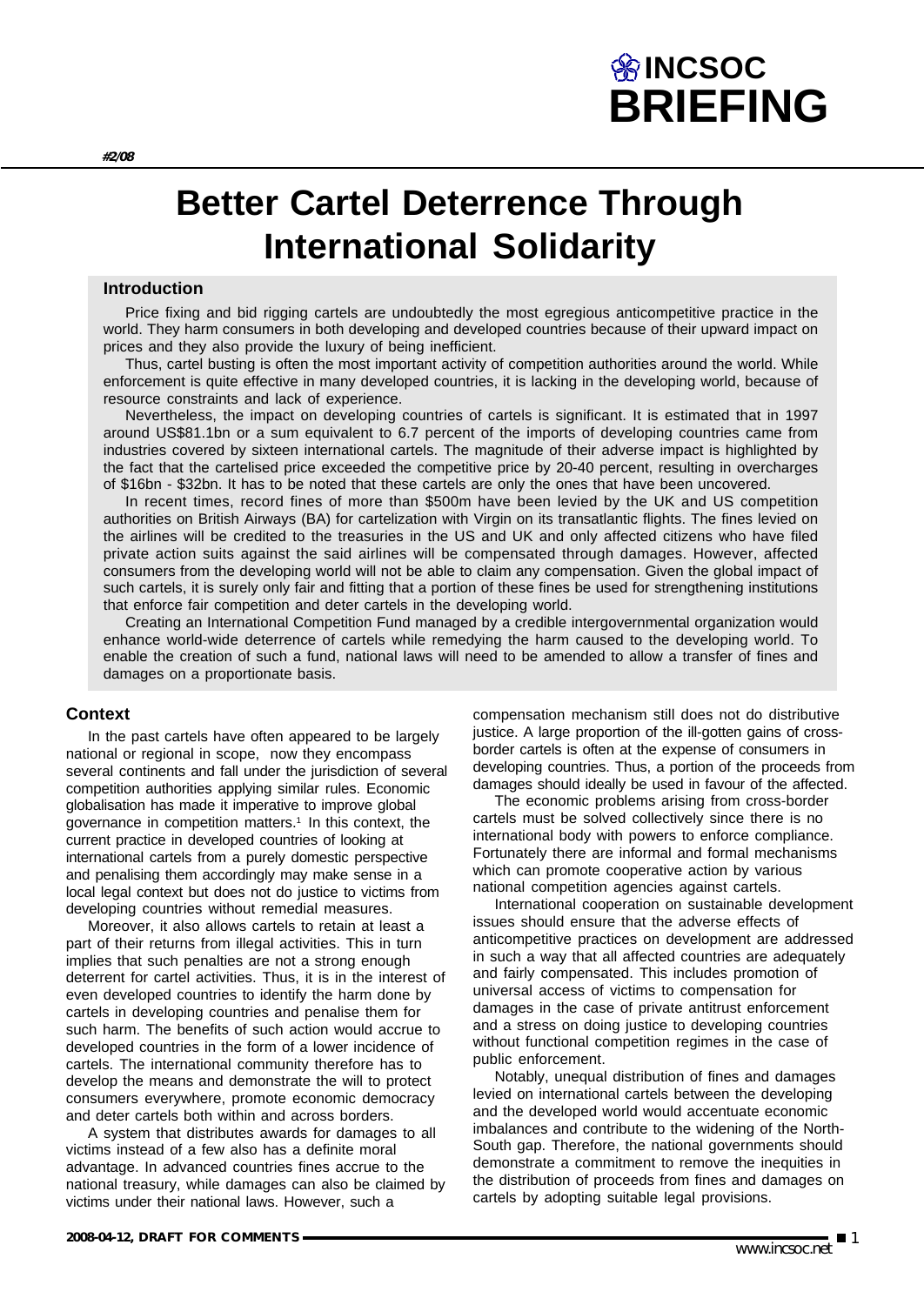## **Current Deficit**

In order to combat international anticompetitive practices, especially cartels, thinking globally instead of limiting one's thinking about justice to national territories is a must. Therefore, the idea of the International Competition Fund, which would have a deterrent effect, should not simply be dismissed because of current practical obstacles such as the absence of a legal mandate.

Many adverse effects of international cartels are left uncompensated and societies and economies often have to absorb that loss. For instance, estimated overcharges on vitamin imports from 1990-1999 into 69 developing economies was US\$ 1271,51 mn.<sup>2</sup> Moreover, when international competition cases are handled in a particular jurisdiction the compensation process does not benefit non-resident consumers at all, unless a special foreign compensation scheme is set up. This situation is evidently unjust, incompatible with the idea of natural justice, and at odds with the principles of promoting international development according to the Millennium Development Goals.

## **Millennium Development Goals**

According to the United Nations Millennium Declaration the nations of the world must share responsibility for managing global economic and social development. No individual and no nation must be denied the opportunity to benefit from development. In addition, the principle of solidarity requires that global challenges must be managed in a way that distributes the costs and burdens fairly in accordance with basic principles of equity and social justice. Those who suffer or who benefit the least deserve help from those who benefit the most. 3

Even though the international community is committed to the creation, at both national and global levels, of an environment conducive to development and the elimination of poverty, success in meeting these objectives depends on various external and internal factors. The Millennium Declaration expresses shared values and a general commitment to an open, equitable, rule-based, predictable and non-discriminatory multilateral trading and financial system<sup>4</sup>. Thus, the objectives and proposed working of the International Competition Fund, by aiming to reduce inequities in the disbursal of fines and damages levied on international cartels, mirrors the Millennium Development Goals.

## **Benefits of Establishment of the Fund**

The battle against international anticompetitive practices (IACPs) is of course one that countries cannot fight alone. An international partnership against IACPs with accent on strengthening of competition regimes in developing countries will yield the following benefits:

- more rigorous enforcement of competition laws around the world;
- direct contribution to the development of affected regions;
- deterrence and punishment of anticompetitive behaviour world-wide; and
- benefits to disadvantaged groups through the award of damages or penalties

## **Positive Comity**

In antitrust enforcement competition agencies consider international comity, which reflects the broad concept of respect among co-equal sovereign nations and plays a role in determining "the recognition which one nation allows within its territory to the legislative, executive or judicial acts of another nation".<sup>5</sup>

Thus, in determining whether to seek particular remedies in a given case, each agency must take into account affected significant interests of any foreign sovereign state. Moreover, under many antitrust enforcement cooperation agreements, for instance the US and EC one, an antitrust authority may ask the other party's antitrust authority to take measures against activities that violate the latter's competition laws and that harm the requesting country's commerce.

Considerations for fixing the pecuniary amount of fines or (class action) damages should take into account the fact that anticompetitive practices harming the world economy will most probably not be challenged and adequately remedied in jurisdictions in developing countries, given the lack or ineffectiveness of foreign enforcement.

Competition authorities should, in consistency with the principles of comity and related obligations under various international agreements, take into consideration aspects of international development affected by the anti-competitive practice under consideration before deciding on the magnitudes of fines. In doing so the agencies may consult with concerned foreign governments so that the levy of fines reflects the substantial and purposeful harm caused by international cartels to their concerned economies. In addition, disgorging of monetary amounts by wrongdoers for harm done in developing countries or admissions by firms, which a developing country authority can use to gain local justice, should be a precondition for any settlement.

## **Reform and a Workable Mechanism**

A decisive step towards remedying the situation would be creation of the International Competition Fund. The rationale behind its establishment is not only the promotion of policy, legal and institutional reform to prevent further marginalisation and exclusion of certain groups and regions but also effective deterrence of IACPs around the world. In addition, it is necessary to provide an international perspective to antitrust fining and the award of damages and ensure the protection of consumers' rights.

The international community is best placed to create a conducive international climate and persuade national legislatures to adopt amendments of respective national laws, thereby enabling remittance of fines (and transfer of awarded damages resulting from class action cases) into the International Competition Fund. Under their auspices a guideline could be drafted to provide a starting point for the envisaged reform. Subsequently, international guidelines and recommendations could invite national legislatures to adopt, in accordance with agreed principles, legislative measures for the determination of fines and damages in international antitrust cases as well as distribution of the collected funds.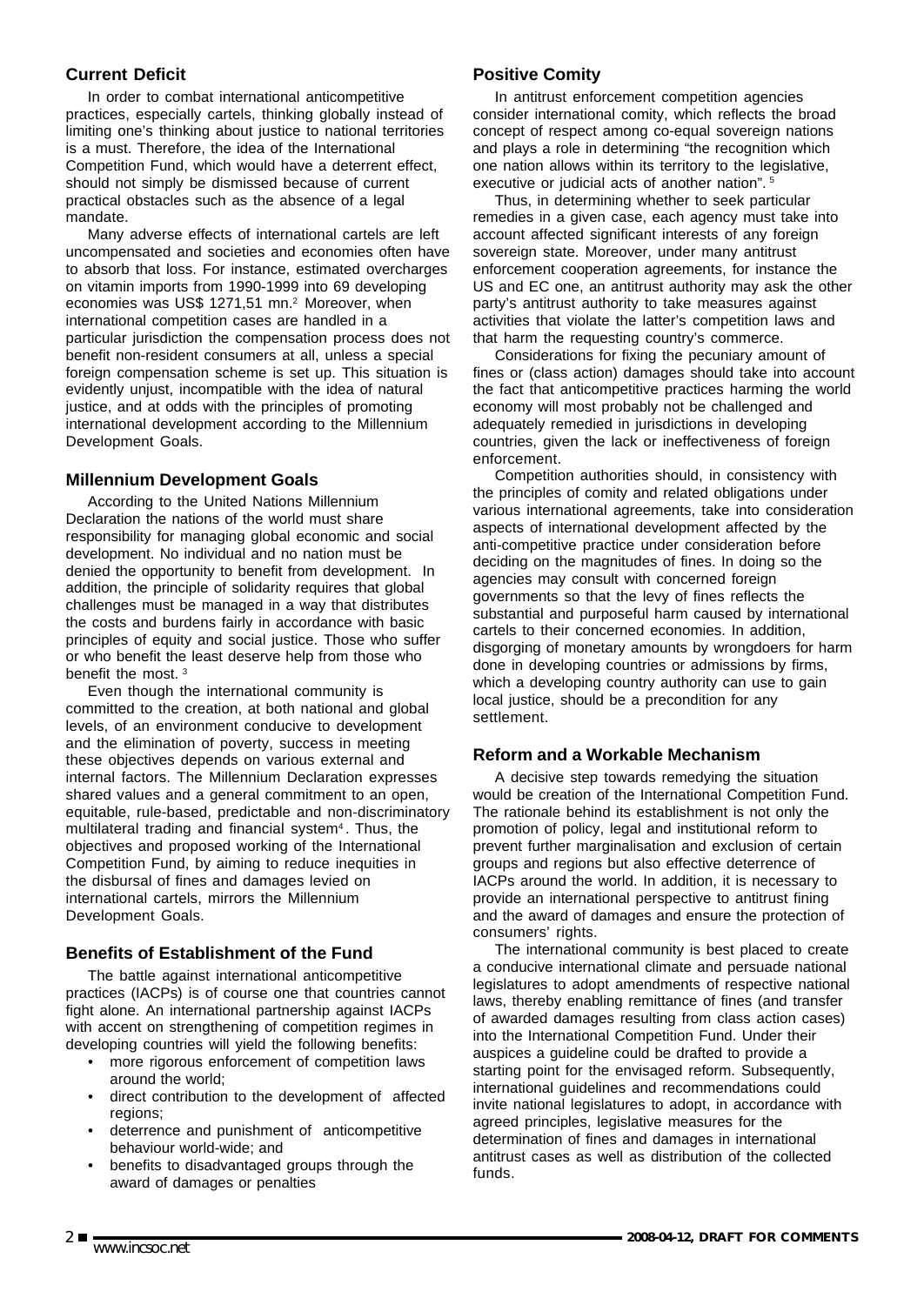## **Sources for financing the Fund**

The Fund would essentially be financed by levied fines and damages in international cartel cases. In addition, sums of money could be contributed by wrongdoers as part of a voluntary or mandated settlement of cartel charges. The following two options are discussed below for further reflection and possible action:

#### *a) Private enforcement*

Private enforcement provides compensation for the infringement of an individual right by anticompetitive behaviour. Such damage actions complement public enforcement activities by providing additional financial sanctions against the infringer and compensation for those who have suffered losses<sup>6</sup>; thus they have both compensatory and deterring effects.

#### **Box 1: Underdeterrence would harm the American market**

In *Empagran S.A. v. F. Hoffman-LaRoche,* (DC Cir 2003), the plaintiff sued the defendant on behalf of all foreign purchasers of certain vitamins and vitamin mixes, for damages arising from a worldwide price fixing conspiracy in vitamins. The injuries alleged were the inflated prices paid for the vitamins in foreign markets, and thus reflected the conduct's effect on foreign commerce.

The DC Circuit upheld jurisdiction under Foreign Trade Antitrust Improvements Act, 1982 (FTAIA), holding that the jurisdiction for injuries suffered outside the US was proper only if some private person in the United States, even if not the particular plaintiff in the case under consideration, had also suffered injury as a result of the defendant's illegal conduct.

Because in this case American vitamin purchasers were injured by the same conspiracy, thus foreign purchasers could also sue under American law for their injuries. The court reasoned that only giving American purchasers relief would insufficiently deter global cartels, because cartels would not have to worry about damages to foreign purchasers, and ultimately this under-deterrence would harm the American market.

Source: http://www.stblaw.com/content/publications/pub434.pdf

#### **Class Actions**

Victimised consumers of cartels are numerous and it is impossible to identify all of them. Class actions are a procedural device by which individuals or entities can pursue damages in a representative capacity on behalf of all similarly situated claimants. Indeed, class actions spur private enforcement seeking monetary damages, because it is procedurally more convenient and practical to aggregate the damages of a large group of consumers than to initiate private enforcement actions against cartels/monopolists when damage done to a single individual is negligible in magnitude.

Though monetary damages and procedures for class actions are slowly becoming the norm in many jurisdictions, only 13 out of 30 OECD countries provide for class actions. In the developing world, countries like India too provide for it. Thus, there is a need for special procedures for facilitating class actions to protect consumer interests world-wide. Perhaps, a new instrument such as international antitrust class action, which could be filed on behalf of affected non-resident consumers, could help to fight international cartels. In addition, victims could bring up class actions either directly or via consumer organizations to prevent abusive and speculative lawsuits.

#### **Unclaimed Damages:** *Cy pres* **awards**

Some countries have devised a special way of dealing with monetary awards in antitrust class action cases, where victims are numerous and cannot be identified. In such cases, courts often stipulate that the awards be used for promoting public interest.

In the USA, unclaimed awards from the settlement of antitrust class-action lawsuits are put into a trust to be used only for purposes closely related to the nature of the law suit, for instance research and education on competition issues. This creative use of money is called "*cy pres"* doctrine, which means 'next best use'. The practice allows for use of the damages paid by the antitrust violator, when the injured cannot be identified and compensated. For instance, the George Washington University Law School was given about \$5 million from an antitrust settlement in a Washington case concerning a chemical business.7

**2008-04-12, DRAFT FOR COMMENTS** ■ 3 **www.incsoc.net** The above-mentioned case was domestic. However, in the case of international cartels no awards are usually

granted outside the domestic jurisdiction because national laws are restricted to national boundaries. Thus, harmed consumers from developing countries are unable to claim any compensation at all, as they do not have a *locus standi*, and cannot even pursue the same within their own jurisdictions, given a non-existent, ineffective or poorly resourced competition agency in their countries.

Creation of the International Competition Fund would help to remedy the situation by giving the judiciary the opportunity to consider global harm done by international cartels, set the rewards accordingly and direct a proportionate award to the ICF, specifically for programmes strengthening competition enforcement around the world.

A logical argument for an International Competition Fund can be articulated on the economically sound reasoning expressed in the Empagran S.A. v. F. Hoffman-LaRoche case in the USA; even though the judgement was reversed by the U.S. Supreme Court. It should be noted that the Supreme Court's decision was intentionally limited to the specific situation of an "independent foreign effect", because the case involved complex policy questions better addressed by political branches rather than judiciary.<sup>8</sup>

#### *b) Public enforcement*

Public enforcement compared to private enforcement is more strategic and selective in nature. That is why states should have means to ensure that international cartels are effectively deterred and deprived of their illegal fruits. This can be done by embracing special rules for remedying international cartel cases that would take into consideration the harm to the world economy as an aggravating factor. Subsequently, the amount of a penalty would be increased.

In such cases, the fines levied on international cartels should not be solely deposited into treasuries in enforcing countries, as is the case. A fair part reflecting retribution against harm to the world economy should be used for international development purposes, especially in the field of competition law.

Empowering national competition authorities to allocate a certain proportion of the fines levied from international cartels to the International Competition Fund will facilitate the use of such funds for the